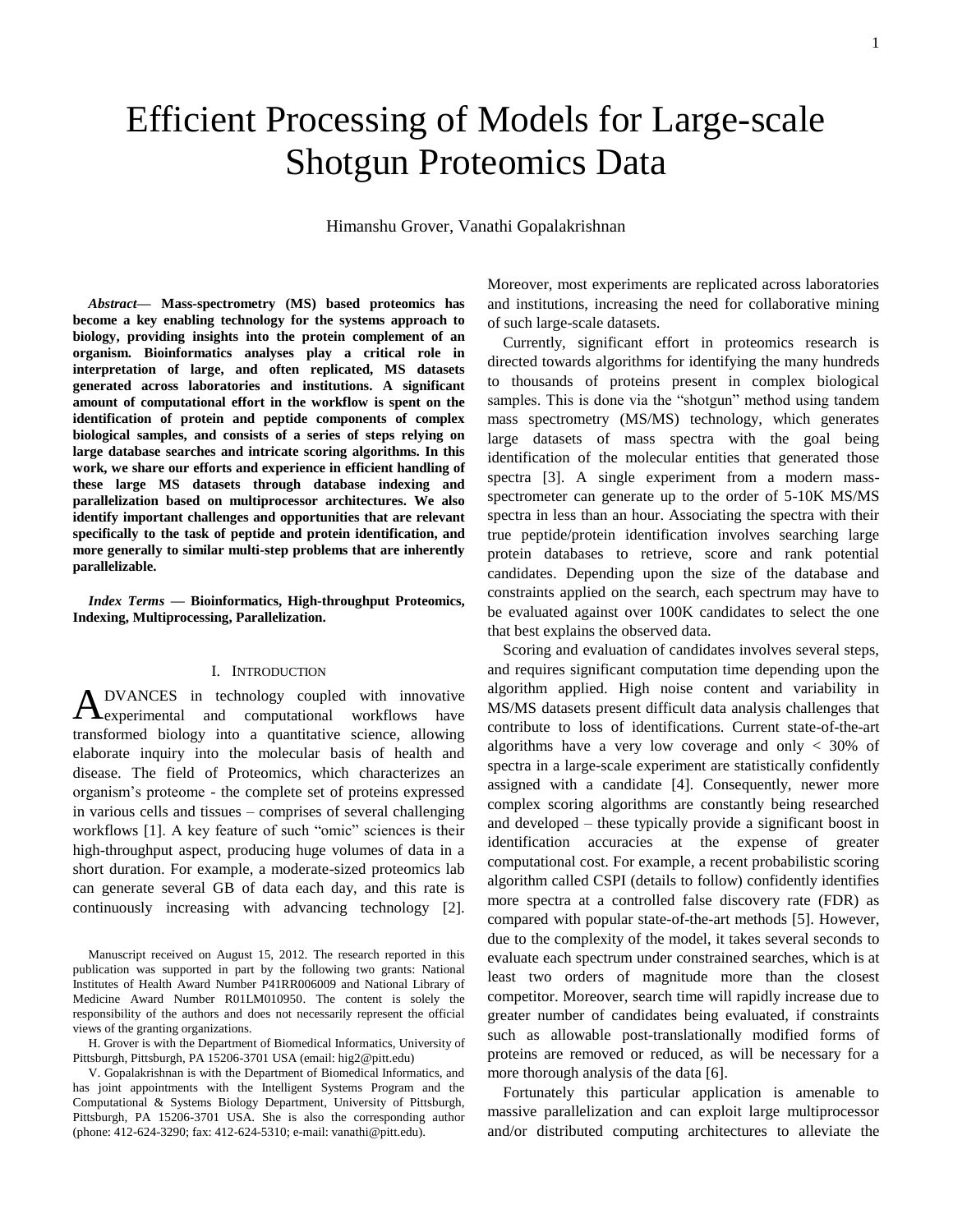

Fig. 1. (A) Schematic of shotgun proteomics approach; (B) Peptide evaluation against MS/MS spectrum. Cleavage at any position can yield a left and/or right fragment, called b or y-ions respectively. The ions in the series have a different m/z, which can be located on the xaxis of the spectrum. Black peaks represent unexplained events or noise. Y-axis represents the relative abundance of respective entities.

computational bottleneck. This approach was followed for evaluating the recently developed CSPI framework in our lab [5]. In this paper, we identify some challenges that we encountered related to protein database indexing and multiprocessing-based parallelization, along with opportunities for further innovations, based on our experience with developing and implementing an efficient scoring framework for more confident assignment of peptides to MS/MS spectra. In the next section, we give a brief background on the shotgun proteomics approach and peptide identification problem. In section III, we present the methods that we used for efficiently handling MS/MS data. Section IV concludes with other potential avenues for future research.

### II. BACKGROUND

MS/MS workflow proceeds in the following three steps [2, 7] (Fig. 1A): a) break or digest large protein molecules, which are difficult to analyze using MS, into small manageable pieces called peptides; b) chemical-property-based separation of peptides using liquid chromatography, in order to reduce the mixture complexity [8]; c) isolation and fragmentation of these peptides using tandem mass-spectrometry (MS/MS) [8]. The fundamental unit of data in such experiments is a peptide MS/MS spectrum, which is generated by collision-induced fragmentation of the peptides inside the mass-spectrometer. The spectrum consists of a set of <mass-to-charge ratio or  $m/z$ vs. relative-abundance or *Intensity*> pairs (called peaks) that represent various detected fragments of the corresponding peptide as well as unexplainable noise peaks. The goal then is to confidently identify peptides responsible for large datasets of experimental MS/MS spectra followed by relating the identified peptides back to their parent proteins [7]. An example of how to evaluate an MS/MS spectrum against one (arbitrary) peptide is given in Figure 1B.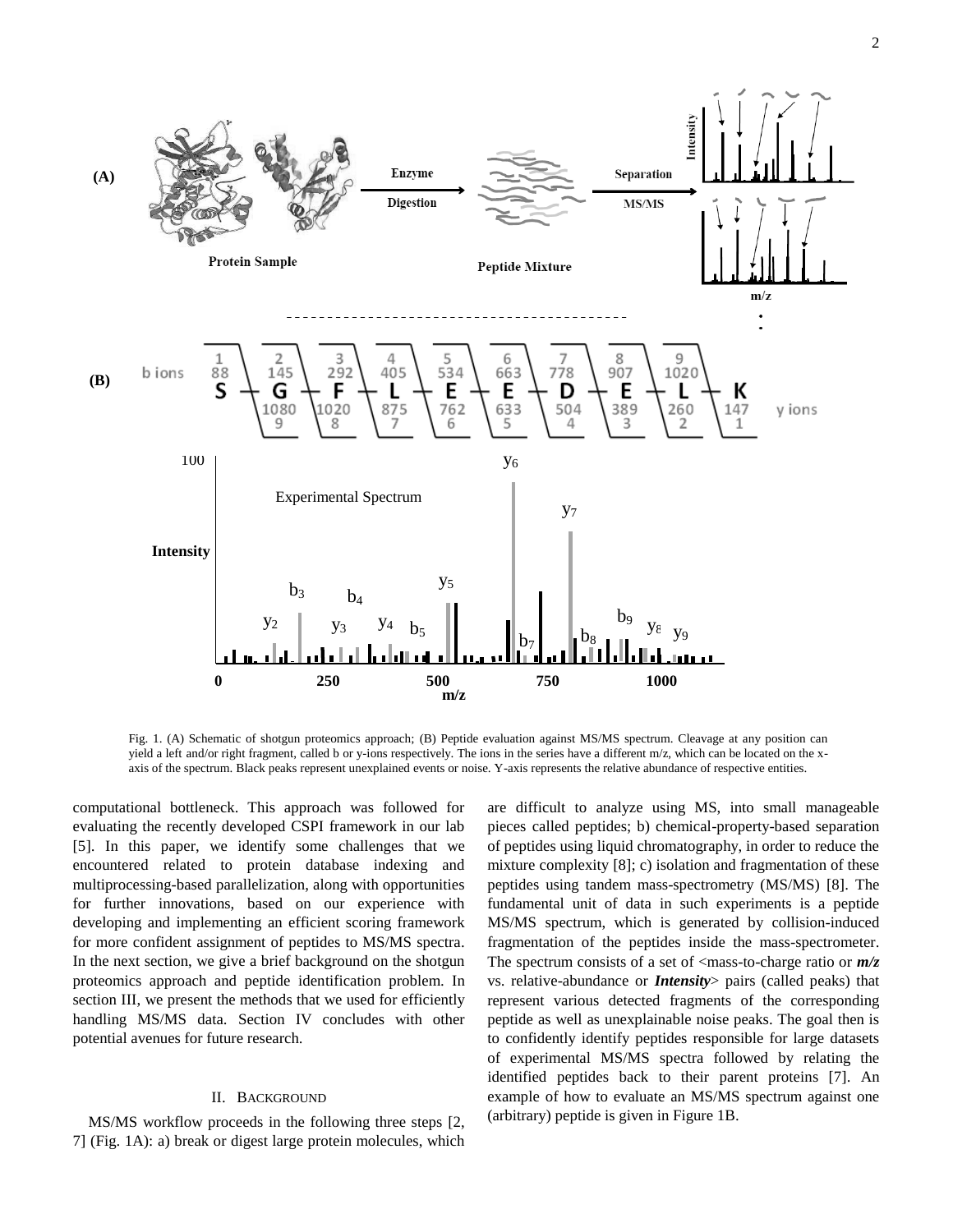

Fig. 2. Schematic for Peptide identification by MS/MS via database searching (adapted from [3]). E-value, which stands for expectation value, is a statistical measure of significance and refers to the number of matches that are expected to obtain equal or better score by chance alone.

A typical computational approach for assigning peptides to MS/MS spectra is called 'Database Searching', and consists of the following steps [9] (see Figure 2): a) From a protein sequence database, generate a list of candidate peptides for each MS/MS spectrum; b) Generate theoretical spectra for each candidate based on known rules of peptide fragmentation and compare with the experimental spectrum; c) Rank the candidates according to a scoring algorithm which gives higher scores to candidates that explain better a larger number of more intense peaks - this is done by comparing the expected (theoretical) peptide spectrum with the experimentally observed spectrum, and is the heart of peptide identification systems; d) Statistical evaluation for reducing false peptide identifications by controlling the FDR [10].

We have recently developed a novel probabilistic scoring algorithm called Context-Sensitive Peptide Identification (CSPI), which utilized Input-Output Hidden Markov Models (IO-HMM) to capture the effect of peptide physicochemical properties on their observed MS/MS spectra [5, 11]. IO-HMMs are an extension of the classic hidden markov models (HMMs) and are used to stochastically model pairs of sequences, called input and output sequence. These models have been previously successfully applied to several sequential data-mining tasks, including financial data analysis [12], music processing [13] and gene regulation [14]. The graphical structure showing similarities and differences between HMM and IO-HMM is shown in Figure 3. As can be seen, IO-HMMs contain extra nodes (than HMMs) for the input sequence  $\langle x_1, x_2 \rangle$ x2, …, xT>, which can probabilistically influence the output layer and/or the hidden states, represented as  $\langle y1, y2, ..., yT \rangle$ and  $\langle q_1, q_2, \ldots, q_T \rangle$  respectively. They represent the joint conditional probability distribution P(y1y2…yT| x1x2…xT; **Θ**), where '**Θ**' are the model parameters. The intermediate hidden layer <q1q2...qt...qT> facilitates modeling the sequential dependencies between the input-output sequence pair as complex probability distributions. Both xt and yt can be uni-variate or multi-variate, discrete or continuous, whereas the hidden states, qt, are typically discrete. In the case of CSPI

framework, input layer is a representation of the peptide sequence while the output layer is a representation of their MS/MS spectrum intensities. Additionally, the input sequence can be constructed with arbitrary features (from the domain) that may or may not overlap in location, allowing rich contextual information at local (specific location) as well as global (sequence) level to be incorporated in the sequence mapping tasks. For notational convenience, we have used the same length 'T' for all sequences. This is easily adapted to more general cases).

Due to conditioning on the input layer, the transition probability distributions are potentially non-stationary in location and must be computed afresh for each input sequence. In practice, there is one transition function for each hidden state, to compute the probability distribution of state at current location (qt) given the state at previous location (qt-1), i.e.  $P(qt \mid qt-1, xt)$ . Within CSPI, these are modeled using logistic functions. In the current implementation, a constrained model structure is used such that the input layer influences only the transition probabilities and not emission probabilities. Accordingly, there is one emission function for every hidden state, to compute the probability distribution of the emission/observation at the current location, given the state at current location, i.e.  $P(yt | qt)$ . These are modeled using simple distributions (Gaussian, Exponential or Beta) depending upon how the spectrum intensities are normalized. The parameters of the model are trained using Generalized Expectation Maximization algorithm (GEM). Trained CSPI models are used to score and rank candidate peptides obtained via Database Search for each spectrum. This is done using the Forward procedure, which follows similar mechanics as in HMMs with the exception that all computations must take into account the context presented in the input layer.

Empirical evaluation showed that scores based on CSPI significantly improve peptide identification performance, identifying up to ~25% more peptides at 1% False Discovery Rate (FDR) as compared with popular state-of-the-art approaches. Superior performance of the CSPI framework has the potential to impact downstream proteomic investigations (like protein quantification and differential expression) that utilize results from peptide-level analyses. Being



Fig. 3. A) Classical Hidden Markov Model; B) Input-output Hidden Markov Model.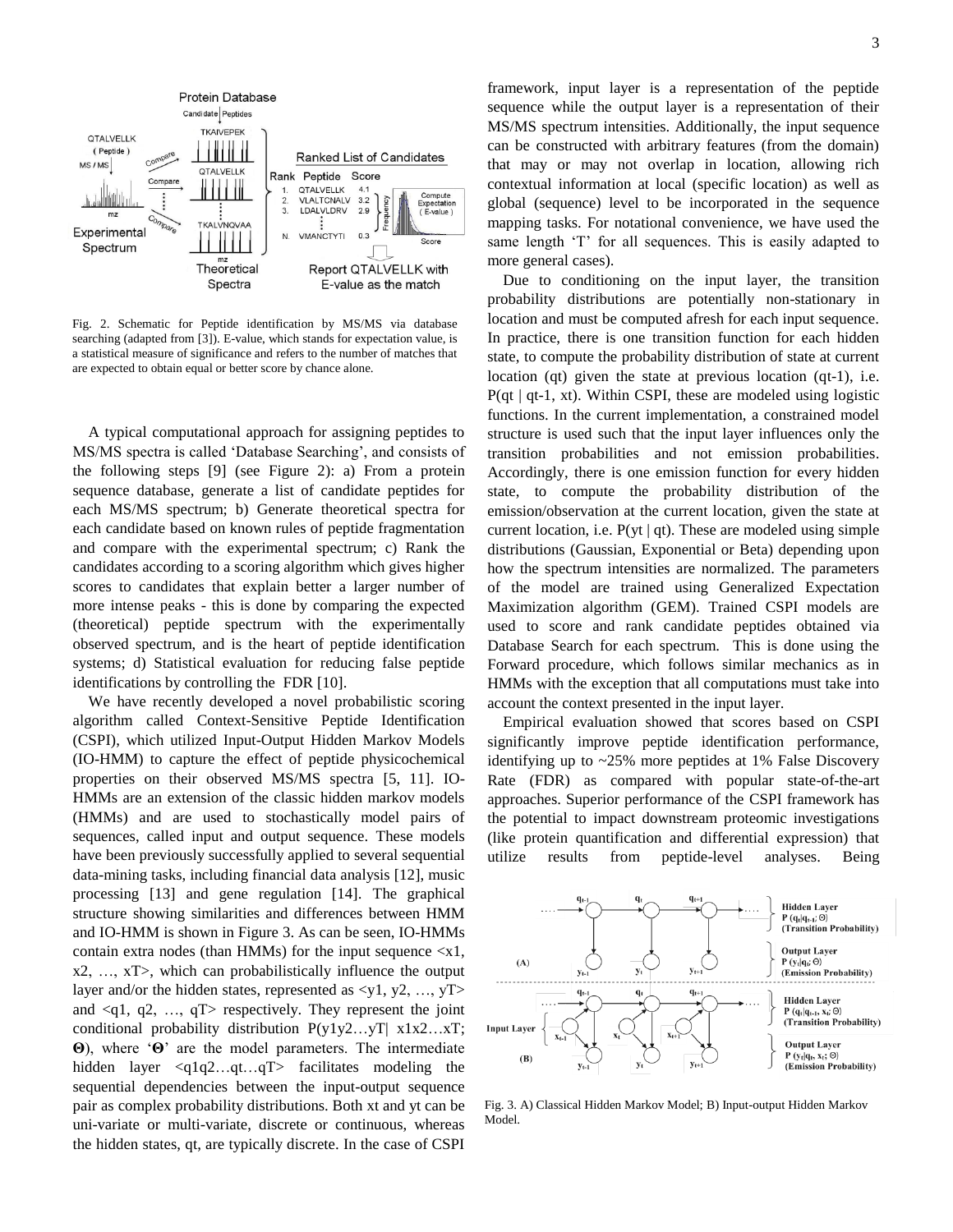computationally intensive, the design and implementation of CSPI supports efficient handling of large MS/MS datasets, achieved through protein database indexing and parallelization of the computational workflow using multiprocessing architecture, as described in the next section.

## III. METHODS FOR EFFICIENT PROCESSING OF MS/MS SPECTRA

The first step in analysis involves extracting candidate peptides for each spectrum by querying a protein database. Protein databases are simple ASCII text files with a list of protein sequences or character strings (the protein alphabet is of size 20, with each character being of a different mass). Each sequence in the database is preceded with a single line header (identified with the ">" symbol in the beginning) uniquely identifying and describing the sequence, followed by the lines containing the actual sequence of amino-acids (characters) making the protein. An example of such a file is given in Figure 4. The sequences are of variable lengths, ranging from several tens to several thousands of characters.

The extraction step amounts to a range query on the "expected mass" of the true peptide, where a peptide mass is computed by summing the masses of individual characters in the peptide. Hence, for a given mass query, the naïve approach would be to scan for sub-strings in these protein databases such that the mass is within some allowable tolerance of the query mass depending upon the accuracy of the datagenerating instruments. For complex organisms like Humans, the protein database files are typically large with several thousands of protein sequences (the database used consisted of ~89,575 protein sequences). Scanning them afresh for each spectrum for retrieving sub-strings of required mass is prohibitive in terms of time.

Database search as described above is performed with certain parameters that reflect the experimental protocol used for generating the data, and remain the same for the entire dataset of MS/MS spectra from the experiment. For example, all the sub-strings must end in characters K or R while allowing up to three internal Ks and/or Rs, or that certain characters are modified such that each occurrence of it will carry an extra mass than its native form. This kind of constrained search eliminates the need to enumerate all possible sub-strings from the protein database, and provides a way to speed up query and retrieval.

We process the protein database prior to analyzing the data and pre-compute an indexed version by first generating the list of all possible sub-strings satisfying the desired search constraints. For each peptide, we compute the mass up to one decimal point as well as note its location in the database (protein number as it appears in the text file and position number within the parent protein sequence) and its length in number of characters. This information is stored in a key-value store where the "key" is the string representation of the peptide's mass while the "value" is the string concatenation of >IPI:IPI00000115.1 Tax\_Id=9606 Gene\_Symbol=CNIH4 Isoform 1 of Protein cornichon hom<br>MEAVVFVFSLLDCCALIFLSVYFIITLSDLECDYINARSCCSKLNKWVIPELIGHTIVTV<br>LLLMSLHWFIFLLNLPVATWNIYRYIMVPSGNMGVFDPTEIHNRGQLKSHMKEAMIKLGF **HLLCFFMYLYSMILALIND** 

Fig. 4. Sample from Human protein database file (IPI stands for "International Protein Index" that provides a unique and stable identifier to track protein sequences and allows a mapping between variety of bioinformatics databases [15])

the auxiliary information using a separator (location and length). 'Values' of peptides with the same key are concatenated with a different separator. Additionally, in order to keep the size of index files small, the entire range of expected peptide masses is split into bins of size 25 mass units (arbitrarily chosen and may be optimized further), leading to multiple index files each storing a different mass region.

Now, for every new query, the index allows for fast retrieval of candidates, by first mapping the query mass ("key") to the appropriate index file, followed by retrieval of peptides in the corresponding mass-region that meet the mass-tolerance search criterion, and reconstruction of the peptide sequences using the corresponding information stored in the "value" part of the key-value pair (in conjunction with the original protein database ASCII text file). Indexes were generated using the Berkeley DB key-value store [16] and was accessed using its Python language interface.

#### *Challenge 1*

This approach works well for constrained database searches (total of  $\sim$ 10 million peptides, and  $\sim$ 10-20K candidates per spectrum) that were employed in the current implementation and analysis. However, unconstrained searches can yield a total search space of several billion peptides, leading to larger index files and increased index generation as well as querying time. A **potential scalable solution** is a distributed index with capability for parallel generation and querying (using simple synchronization primitives) which is facilitated by split indexes (as described above) as well as the fact that each spectrum can be queried independently of others. Such schemes or variants thereof will be crucial for future largescale proteomics and must be explored.

The next step in database searching evaluates all the candidates retrieved for each spectrum. This is computationally the most expensive step in the peptide identification workflow but comprises an embarrassingly parallel problem. Specifically, for each spectrum in the dataset, searching and scoring/ranking candidate peptides can be performed in parallel, independent of other spectra.

We used a simple multiprocessing application design using shared synchronized queues for inter-process communication.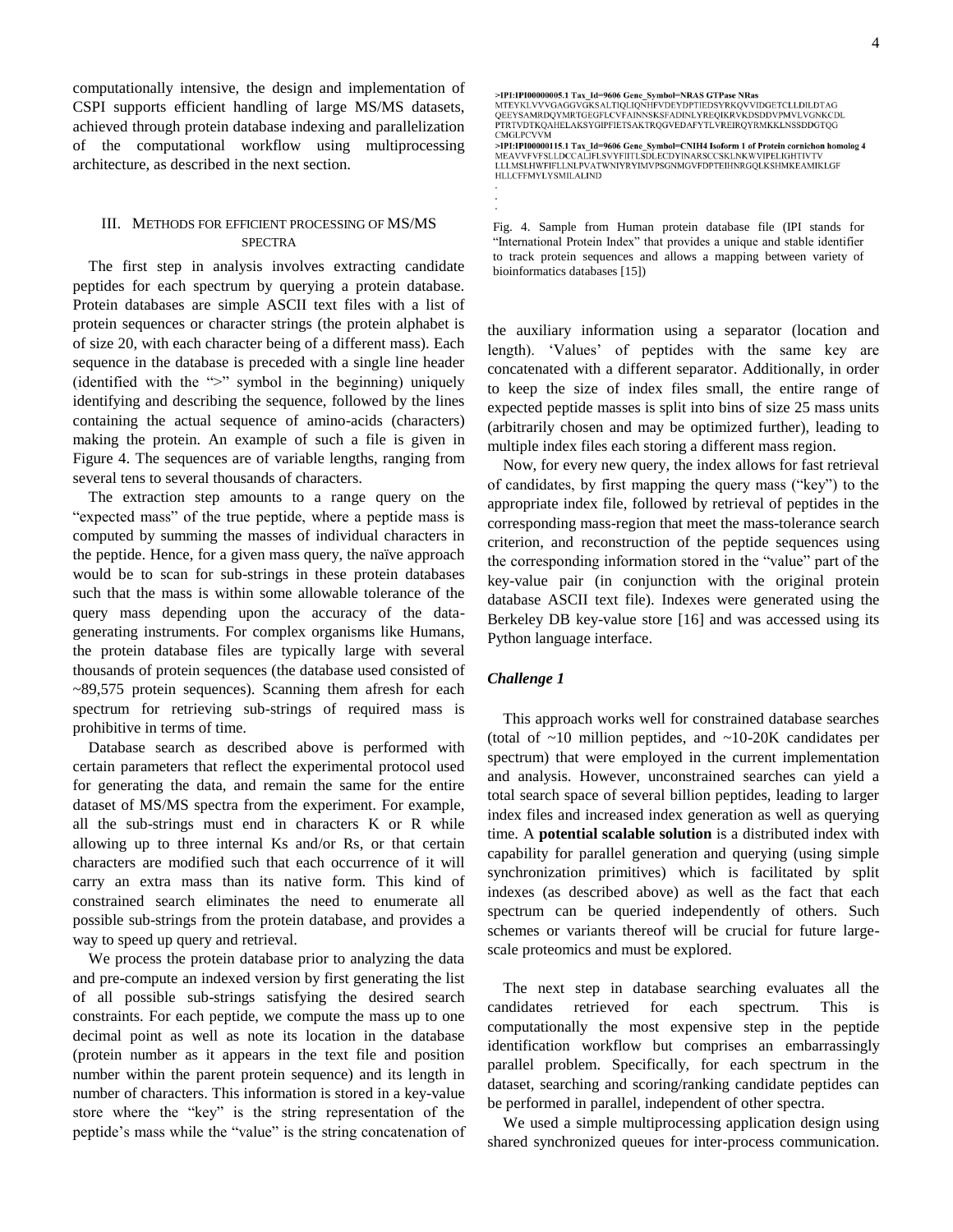

Fig. 5. Workflow of the multiprocessing version of CSPI scoring algorithm [5]

The flow diagram is shown in Figure 5. The main process reads in and preprocesses the spectra, queries the protein database stored as a pre-computed index on the hard disk (as described above) and places the retrieved candidates along with the preprocessed spectrum on a shared queue. From this queue, all the worker processes extract the objects, run the CSPI scoring algorithm, and store the results onto a shared output queue. Another child process extracts the results from this output queue and stores them in an output file. The algorithm was tested on a single machine with eight quad-core processors (total of 32 cores) as well as a large blade-based



Fig. 6. Scalability of the multiprocessing version of CSPI scoring algorithm [5]

system (Blacklight server) with up to 64 requested cores at the Pittsburgh Supercomputing Center.

Database search and candidate evaluation time depend upon the size of the MS/MS datasets as well as the number of candidates evaluated per spectrum (which in turn depends upon the search constraints applied). Figure 6 shows how our CSPI framework scales with addition of processor units, for the results presented in that work [5]. Specifically, the constrained searches performed resulted in between 10K and 20K candidates to be evaluated per spectrum.

We see that the throughput increases rapidly initially, although not linearly, but saturates at about 15 processors. Although simpler scoring systems can achieve much higher performance gains through parallelization [17], the gap can be possibly reduced with alternate schemes for task-distribution. These are worth investigating due to good performance characteristics of CSPI and other state-of-the-art complex algorithms for confident peptide identification.

#### *Challenge 2*

As described above, the current workflow breaks the tasks at the individual spectrum level, which means once a spectrum and its potential candidates are assigned to a child process, they are evaluated sequentially within the same process. However, since evaluation of each candidate against a spectrum itself requires several steps and can be performed independently of all other candidates for all other spectra, there is scope for much further optimization. It is important to